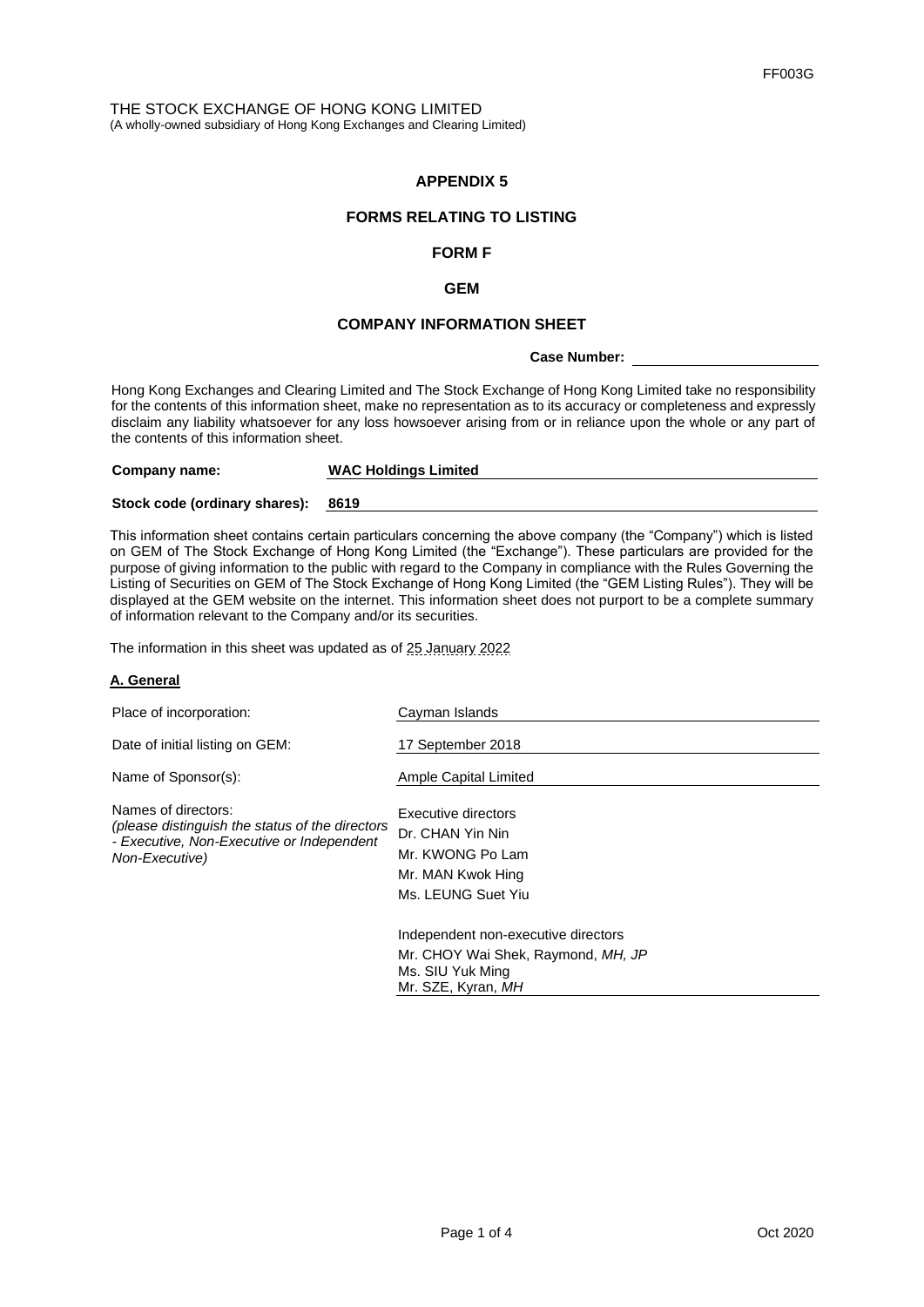### THE STOCK EXCHANGE OF HONG KONG LIMITED (A wholly-owned subsidiary of Hong Kong Exchanges and Clearing Limited)

Name(s) of substantial shareholder(s): (as such term is defined in rule 1.01 of the GEM Listing Rules) and their respective interests in the ordinary shares and other securities of the Company

| <b>Name</b>                         | Number of<br><b>Shares</b> | Approximate %<br>of issued Shares |
|-------------------------------------|----------------------------|-----------------------------------|
| <b>Manning Properties</b>           | 363,072,000                | 31.52%                            |
| Limited                             |                            |                                   |
| ("Manning Properties") $(1)$        |                            |                                   |
| Dr. Chan Yin Nin                    | 363,072,000                | 31.52%                            |
| ("Dr. Chan") <sup>(1)</sup>         |                            |                                   |
| Ms. Julia Gower Chan <sup>(2)</sup> | 363,072,000                | 31.52%                            |
| Mr. Kwong Po Lam                    | 363,072,000                | 31.52%                            |
| ("Mr. Kwong") $(1)$                 |                            |                                   |
| Ms. Leung Kwai Ping <sup>(3)</sup>  | 363,072,000                | 31.52%                            |
| Wong Man Hin Max                    | 160,402,000                | 13.92%                            |

Note:

- (1) Manning Properties is owned as to approximately 31.8% by Mr. Kwong and approximately 68.2% by Dr. Chan, which in turn holds 363,072,000 Shares of the Company (representing approximately 31.52% of the total number of Shares in issue of the Company). As the Concerted Group, Mr. Kwong and Dr. Chan restrict their ability to exercise direct control over the Company by holding their interests through Manning Properties, a common investment holding company, and as a result Mr. Kwong and Dr. Chan are presumed to be a group of controlling shareholders pursuant to the Guidance Letter HKEx-GL89-16 issued in November 2016. Accordingly, Mr. Kwong and Dr. Chan are deemed to be interested in the 363,072,000 Shares held by Manning Properties.
- (2) Ms. Julia Gower Chan is the spouse of Dr. Chan. By virtue of the Securities and Futures Ordinance (Chapter 571 of the Laws of Hong Kong) (the "**SFO**"), Ms. Julia Gower Chan is deemed to be interested in the Shares held by Dr. Chan.
- (3) Ms. Leung Kwai Ping is the spouse of Mr. Kwong. By virtue of the SFO, Ms. Leung Kwai Ping is deemed to be interested in the Shares held by Mr. Kwong.

Name(s) of company(ies) listed on GEM or the Main Board of the Stock Exchange within the same group as the Company: N/A

| Financial year end date:                     | 31 March                                               |
|----------------------------------------------|--------------------------------------------------------|
| Registered address:                          | <b>Cricket Square</b><br>Hutchins Drive, P.O. Box 2681 |
|                                              | Grand Cayman KY1-1111<br>Cayman Islands                |
| Head office and principal place of business: | Floor 9<br>9 Wing Hong Street                          |
|                                              | Cheung Sha Wan<br>Kowloon, Hong Kong                   |
| Web-site address (if applicable):            | www.wcce.hk                                            |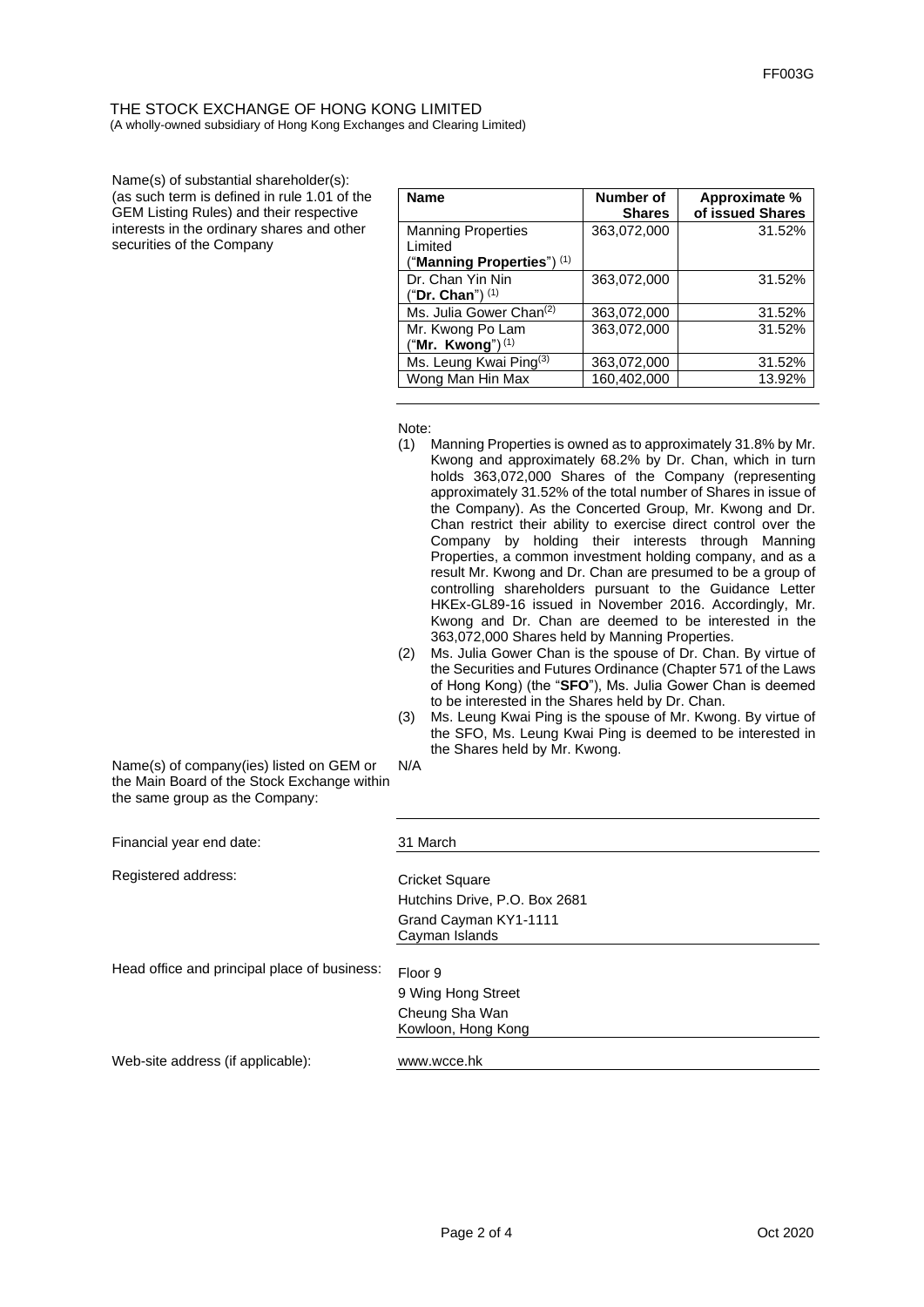### THE STOCK EXCHANGE OF HONG KONG LIMITED (A wholly-owned subsidiary of Hong Kong Exchanges and Clearing Limited)

Share registrar: Cayman Islands principal share registrar and transfer office Conyers Trust Company (Cayman) Limited Cricket Square Hutchins Drive P.O. Box 2681 Grand Cayman KY1-1111 Cayman Islands

# Hong Kong Branch Share Registrar and transfer office Tricor Investor Services Limited Level 54 Hopewell Centre 183 Queen's Road East Hong Kong

Auditors: McMillan Woods (Hong Kong) CPA Limited

### **B. Business activities**

*(Please insert here a brief description of the business activities undertaken by the Company and its subsidiaries.)*

The principal activities of the Group are provision of comprehensive structural and geotechnical engineering consultancy services mainly in Hong Kong.

### **C. Ordinary shares**

| Number of ordinary shares in issue:                                                                           | 1,152,000,000 |
|---------------------------------------------------------------------------------------------------------------|---------------|
| Par value of ordinary shares in issue:                                                                        | HK\$0.01      |
| Board lot size (in number of shares):                                                                         | 2,000         |
| Name of other stock exchange(s) on<br>which ordinary shares are also listed:                                  | N/A           |
| D. Warrants                                                                                                   |               |
| Stock code:                                                                                                   | N/A           |
| Board lot size:                                                                                               | N/A           |
| Expiry date:                                                                                                  | N/A           |
| Exercise price:                                                                                               | N/A           |
| Conversion ratio:<br>(Not applicable if the warrant is<br>denominated in dollar value of<br>conversion right) | N/A           |
| No. of warrants outstanding:                                                                                  | N/A           |
| No. of shares falling to be issued upon N/A<br>the exercise of outstanding warrants:                          |               |

### **E. Other securities**

Details of any other securities in issue.